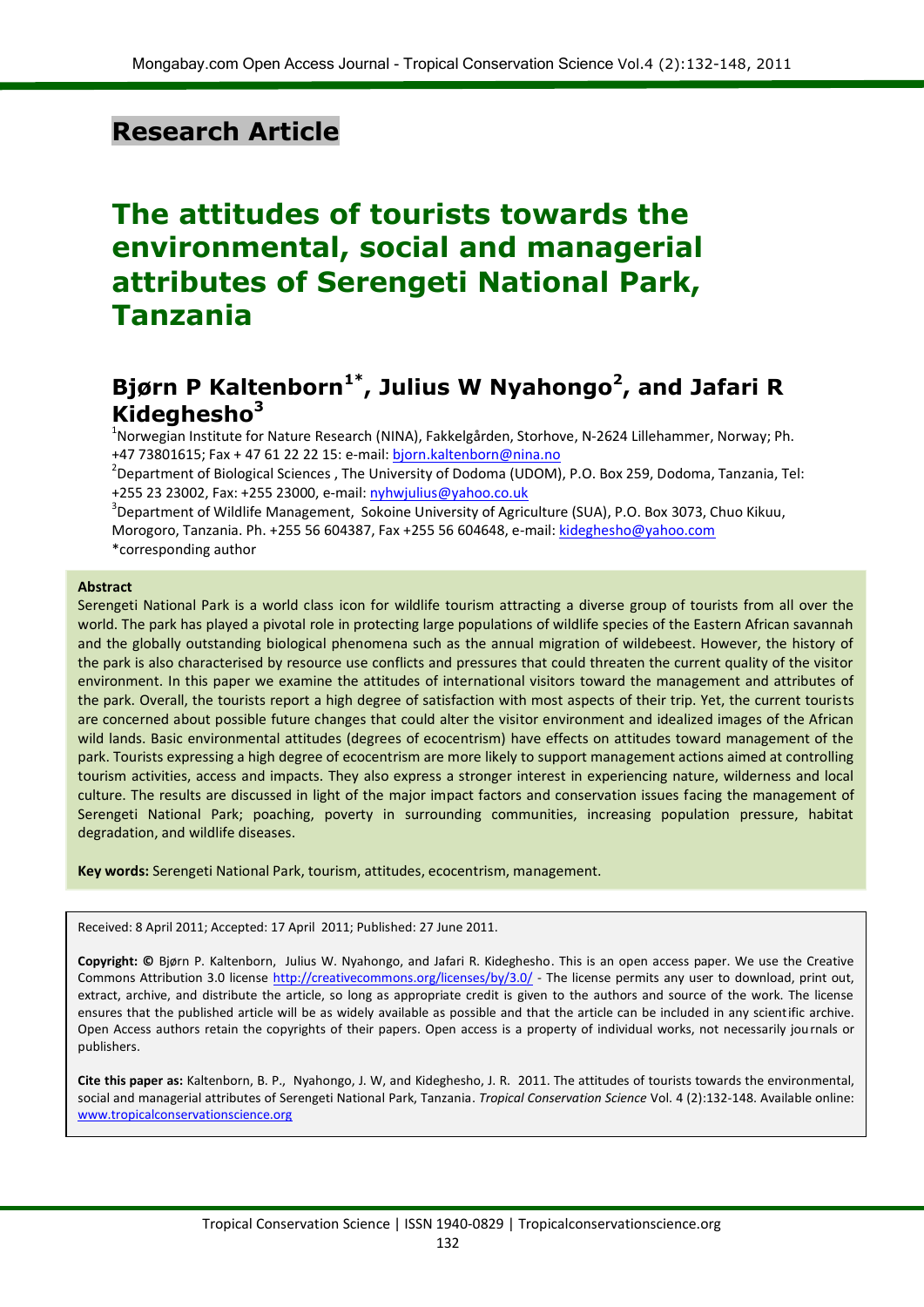## **Introduction**

Protected areas are increasingly being construed as important tools for biodiversity management and conservation despite some reservations that there is no automatic link between setting aside land for conservation and achieving conservation and/or related biodiversity goals [1-4]. There is little doubt that many of the World's large national parks have been critical institutions for protecting natural environments, even though the original reasons for protection were other than biodiversity concerns [5]. Recent evidence however, also indicates that African protected areas generally have failed to mitigate human-induced threats to large mammal populations (6). In many cases national parks have been established in order to fulfil idealized images of nature, social constructions that is, of what the wild environment should look like (7- 11) Typically, these parks have been established in areas with high scenic qualities and often with high densities of wildlife populations. The role of tourism has been critical for achieving sufficient support and legitimacy for making controversial land use decisions, often with major impacts on local people [12-14]. Yet, the question often remains; what is the contribution of tourism to conservation, and what images of nature do tourist seek when they visit outstanding places? In this paper we examine the perceptions and attitudes of tourists towards the management aspects of Serengeti National Park, a world class icon for wildlife-based tourism.

Political and economic benefits from tourism, rather than ecological reasons, generally prompted the African post-colonial governments to endorse continuation of colonial conservation policies and setting aside more land for wildlife conservation [7, 9]. In East Africa tourism contributes to national budgets as well as to the management of protected areas [15] sometimes leading to perception that parks cannot survive without tourism. Tourism revenues allow for recruitment of staff, good infrastructure and multiple management operations. Revenues also protect habitats and species indirectly in the instances where the welfare of local communities is improved, thereby counteracting incentives to pursue the economic choices that are ecologically destructive [16-19].

The ways in which tourism patterns are influenced by economic, social and political fluctuations can be epitomised by several recent events. For example, the impact of September 11 terrorist attacks in America's World Trade Centre was felt by most of the global tourism industry although the industry recovered fairly quickly [20]. Bombing of American embassies in Dar es Salaam and Nairobi in 1998 caused a stagnation of tour business and a drastic drop of inquiries about holidaying in Tanzania with some clients who had already booked for safaris calling back to cancel bookings. Economic embargoes and poor image imposed on Zimbabwe government, following its land reform programme lowered the tourism revenues from US\$700 million in 1999 to US\$71 million in 2003 and over 80% of its large game in private conservancies was illegally hunted [21]. As a result of political unrest in Kenya caused by the 2007 controversial [presidential election](http://en.wikipedia.org/wiki/Kenyan_presidential_election,_2007) , the tourism revenues plummeted by 54 percent in the first quarter of 2008 [22]. Other factors such as changing political directions within a country, military conflicts, extensive conflicts with local communities bordering the parks, transboundary conflicts, suppression of indigenous populations and their rights to resources, extractive use of resources within or close to a protected area, are all examples of forces which have limited, changed or even eliminated tourism in protected areas around the world [1].

#### **The role of wildlife tourism in conservation**

Wildlife-based tourism is a large segment of the nature based tourism industry and its popularity is growing [23]. Like other forms of tourism, it has potential to pose negative impacts on wildlife populations, environments and cultures. The behaviour of tourists is often at odds with rules and regulations or vulnerability concerns given the attraction factor of certain species [24, 25]. In the perspective of both biodiversity conservation and tourism development, it is crucial that tourism activities do not cause adverse environmental impacts. Unfortunately, there are many examples from around the World where tourism has had significant negative impacts to wildlife. Well known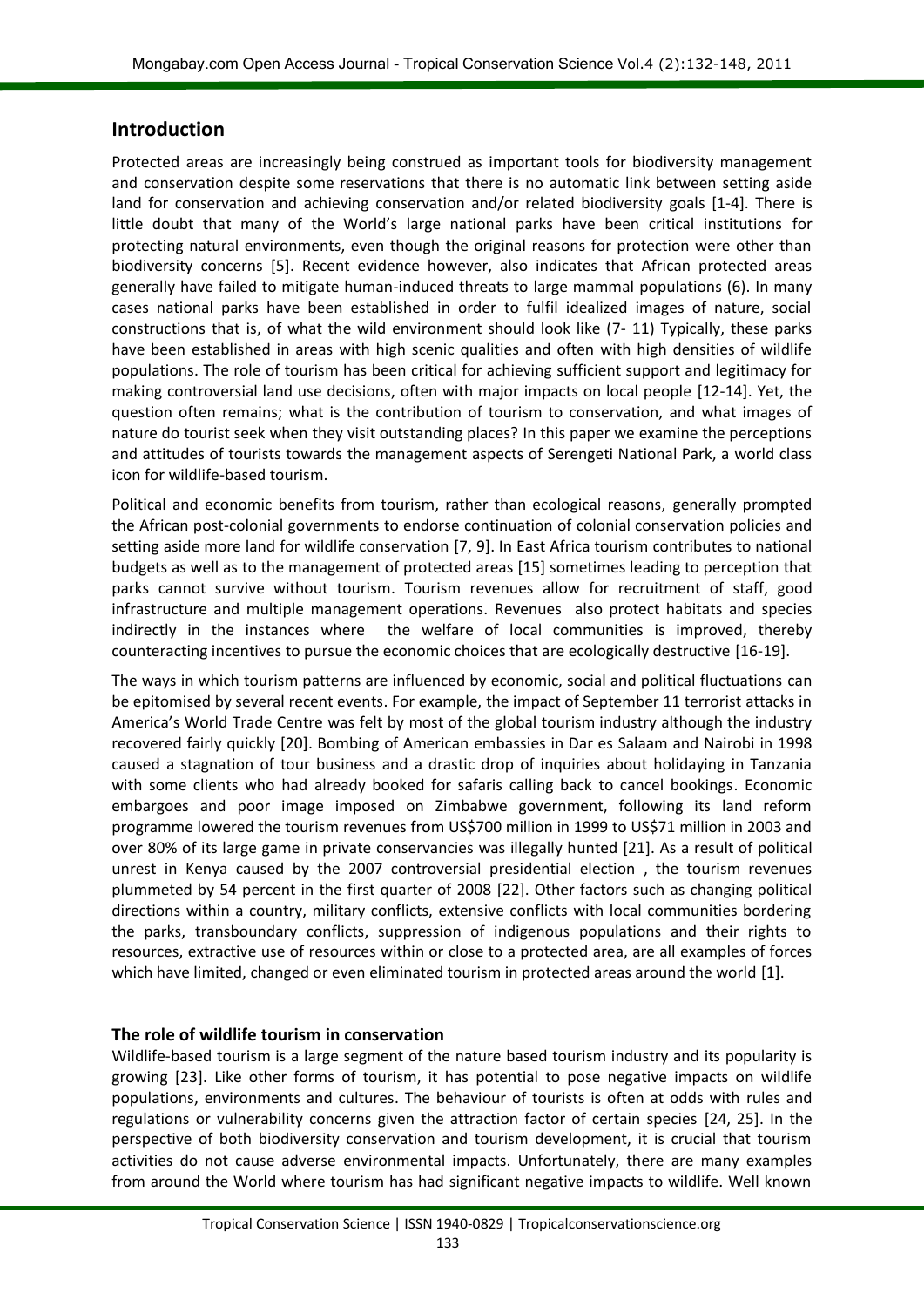examples are Kenya's Maasai Mara National Reserve (Serengeti's neighbour), Amboseli, and Nairobi National Parks, where excessive numbers of tourists in vehicles have endangered the cheetah population, as well as Galapagos where the bird life is impacted by a number of factors in the aftermath of the wildlife tourism boom [26]. In Kenya, a large part of the national economy depends on wildlife-based tourism, and the country has developed national guidelines for ecotourism. Still, the industry is threatening both the species and habitats through disturbances on breeding and foraging patterns [27, 28].

Wildlife based tourism can in some forms be regarded as a type of ecotourism, and is often perceived to be effective in promoting conservation of important species and habitats in developing countries  $[29 - 31]$ . Conservation tourism is even emerging as a rapidly growing subsector of ecotourism [32]. It is however, difficult to generalise about the multifaceted relationship between nature-based tourism and conservation  $[33 - 36]$ . Arguably ecotourism can create economic incentives for poor villagers and their communities through sound stewardship of local resources, but adequate institutions for management as well as equitable distribution of resources are often lacking [31, 37-39]. There is widespread understanding that the economic incentives of ecotourism must be sufficient to outweigh alternative, consumptive uses of biodiversity resources shall ecotourism contribute to conservation [38, 40 – 42]. A major concern is leakage of revenue, i.e. the fact that income from ecotourism provides minimal economic benefit for host communities [38, 43 – 45]. However, whatever amounts that are retained may still be significant compared to other available sources of revenue, and hence of great importance to local communities [46]. Research indicates that often will non-use values outweigh use- or consumptive values (clearcutting, pasture etc.). As such ecotourism can be support conservation, but meeting the requirements of ecotourism can still be very difficult [47-49]. As Kiss [50] shows the contribution of community based ecotourism to biodiversity conservation is typically limited by factors such as small areas, few people involved, small earnings, weak links between biodiversity gains and commercial success, as well as the competitive and specialised nature of the tourism industry. Ecotourism has been shown to positively affect awareness towards conservation, but the level of awareness and potential commitment to sustainable management actions are partly dependent on how directly the people in question benefit from conservation [33, 51].

## **Visitor attitudes and environmental beliefs**

The quality of the natural environment plays a key role in attracting international visitors to tourist destinations. In many ways African national parks represent a social construction or idealized western image of what the traditional African landscape should look like [7]. In the case of protected areas, popular media through books, documentaries etc. portray vast scenic landscapes without people but inhabited by select and spectacular wildlife species. Post World War II management strategies in African national parks have in many ways attempted to match this image [9, 10, 52], and hence directly and indirectly furthered biodiversity conservation interests.

How visitors to national parks think about nature in general influences their perception of specific places and their more or less idealized concept of attractive environments, and ultimately their attitudes toward conservation. Some authors generalise wildlife tourists as a type of ecotourist who possess an environmental ethic, who focus on intrinsic, rather than extrinsic motivation, express a biocentric rather than anthropocentric orientation, support the environmental conservation and strive for firsthand experience with the environment [53]. However, in most tourist populations one finds diverse attitudes, and the desire to see wildlife and concern for the environment may not necessarily be related. Rather, among the tourists in Serengeti we expect to find different degrees of environmental orientation (biocentrism-anthropocentrism).

An attitude toward the environment is a measure of how people would like to experience the landscape according to their personal preferences for environmental, social, and cultural aspects.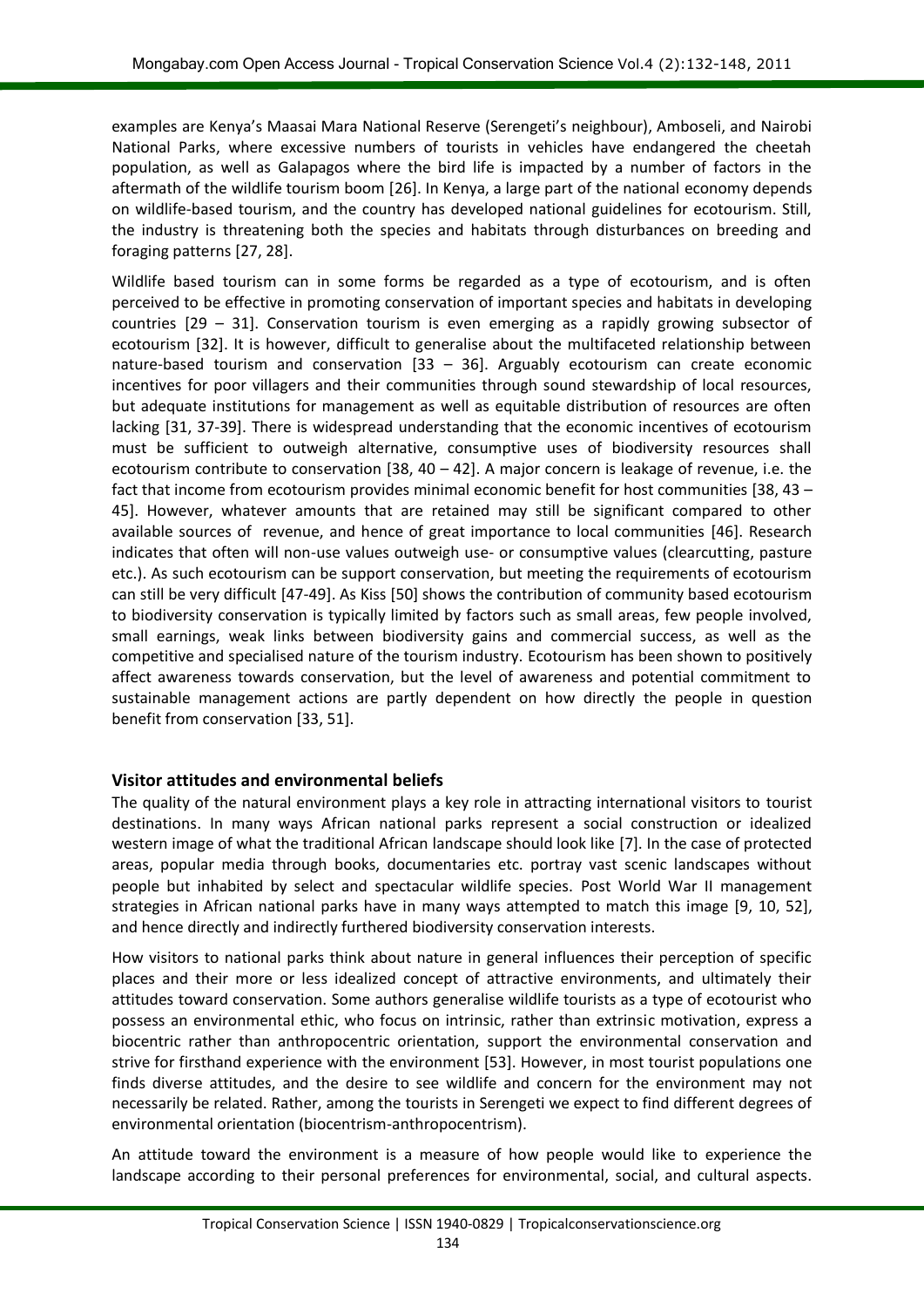These preferences reflect more basic values or environmental value orientations [54], and they are often related to attitudes toward specific environmental conditions and impacts as well as management and development options. An often used measure of environmental attitudes is the New Ecological Paradigm (NEP) scale [55, 56]. This scale contains items that reflect the so-called new ecological world view (NEW), assuming that humans are part of nature and must show care and consciousness in use of environmental resources. The scale also contains items tapping the Human Exemptionalism Paradigm (HEP), i.e. that humans are exempt from the laws of nature and rule over the physical world. Various studies in different cultures have documented that the NEP scale predicts pro-environmental behaviour, relates positively to education level, negatively to age, and that it possesses know-group validity [56].

In this study we examine how visitors to Serengeti perceive the environment of the Park and the way it is being managed. We also examine the effect of basic environmental value orientations on these perceptions. With a diverse group of visitors like one found in Serengeti, we expect that the degree of environmental orientation will vary from modest to relatively high. We also expect that the level of environmental orientation in some ways is related to perceptions and attitudes toward the environment and management of resources. The following research questions are addressed:

- How important are the different attractions of the area?
- What are the perceptions of tourists regarding the quality of the environment, management and visitor experience?
- How satisfied are the visitors with different aspects of the trip?
- Do environmental attitudes (degree of environmental orientation) affect levels of satisfaction?
- How likely are the respondents to revisit the park faced with potential future changes in the park environment?

## **Methods**

## *Study area*

Serengeti National Park, which covers 14 763 km<sup>2</sup>, is located in the northern part of Tanzania (Figure 1). It lies in the west of the Rift Valley, in a highland savannah region with plains and woodlands ranging from 900 – 1500 meters above sea level. Its western part extends close to Lake Victoria. Its northern boundary follows the border between Tanzania and Kenya. It lies within the administrative regions of Mara, Mwanza, Shinyanga and Arusha. The location of this park makes it the cornerstone of the Serengeti ecosystem. It is surrounded by several protected areas: the Ngorongoro Conservation Area, four Game Reserves (Maswa, Ikorongo, Grumeti and Kijereshi), Loliondo Game Controlled Area (all in Tanzania) and Maasai Mara National Reserve in Kenya (Figure 1).

Serengeti National Park contains most of the animal species found in the East African savannah and is home to some of the largest populations of herbivores and carnivores in the World. The park is particularly famous for the large scale migrations of herbivores (wildebeest, zebra, Thomson's gazelle, and eland) directed by rainfall and available forage. But there are also large populations of resident herbivores (African buffalo, giraffe, kongoni, impala, Grant's gazelle, and others) as well as carnivores (lion, cheetah, hyena, and leopard) and a diversity of bird life [57].

Serengeti is the most developed of Tanzania's 15 national parks. It has the most elaborate network of roads and tracks, the highest number of ranger posts, the highest number of visitor facilities within the park, more park employees than other parks, and more visitors than any of the other national parks. Between 150 000 and 200 000 tourists visit Serengeti annually [58] leaving several million US dollars at the entrance gates. Almost all tourist activities are organised around game viewing, and the majority of visitors concentrate in the central Seronera valley and in the short grass plains in the southern parts of the park. Most visitors come to the park in the dry seasons, and the heaviest use occurs when the wildebeest migration is concentrated in the short grass plains.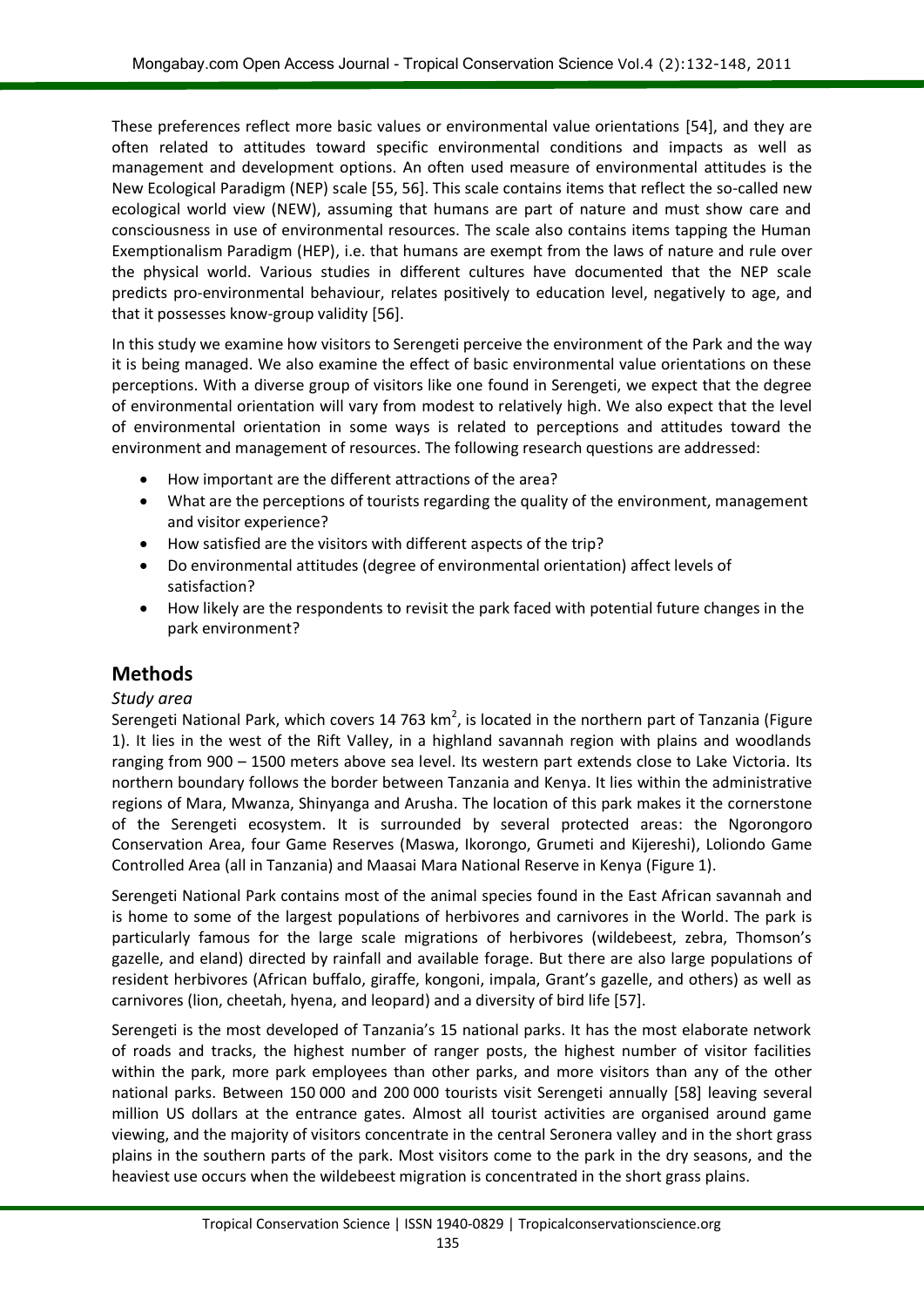

Serengeti's exceptional resource values and supporting infrastructures have made it a world class icon receiving visitors from all over the world. The park is largely funded by entrance fees and donor support along with significant contribution from major international conservation organisations. Hence, Serengeti National Park is absolutely dependent on regular tourist flows and a strong international image as a high quality tourism destination. Maintaining a good image means upholding a high quality visitor environment in terms of landscape attributes, wildlife viewing, infrastructure and support services. Compared to many other wildlife parks in Africa, Serengeti enjoys an acclaimed position [59].

Serengeti has a 50 year long history of top-down management approach. As a flagship wildlife conservation area of the World, Serengeti started out as a game reserve in 1928, a development that was driven by colonial hunting interests. Along with the Ngorongoro Game Reserve that was gazetted at the same time, these areas infringed seriously on the rights of around 10 000 Maasai pastoralists [60]. In 1940, it was declared a national park but due to World War II it existed as a paper park. In 1959 the park was split into Serengeti National Park and the Ngorongoro Conservation Area. The latter, being a multiple use area, was adopted in order to accommodate the interests of the Maasai pastoralists in an attempt to address the human-wildlife conflicts that emerged as a consequence of conservation [61]. In 1981 Serengeti was inscribed as a World Heritage Site and Biosphere Reserve.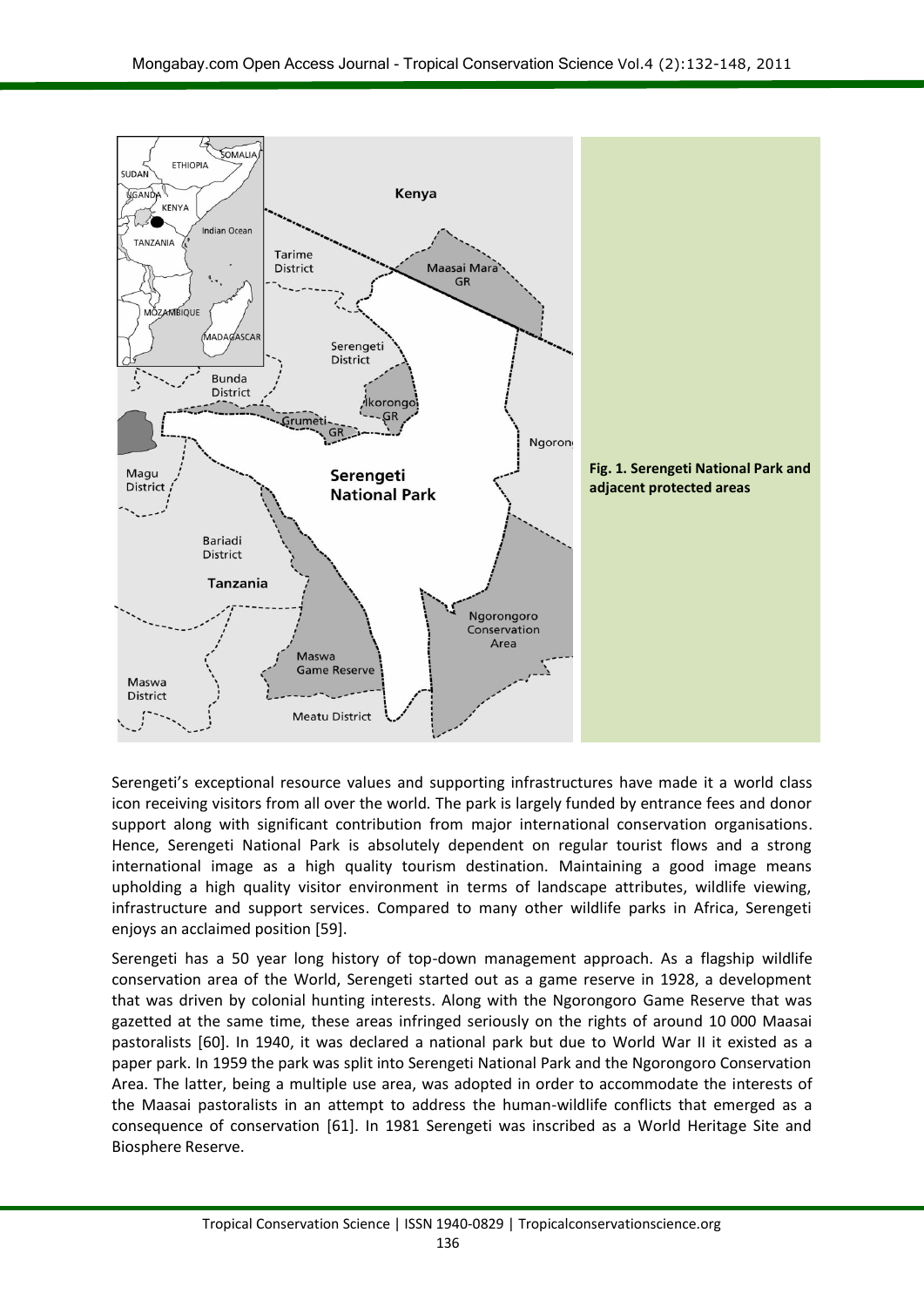The management of Serengeti National Park and several adjoining protected areas has been a history of conflicts and power struggles heavily influenced by international interests. However, the major impacts are being felt by the local populations [62, 63]. The large tracts of the East African savannah have been saved from agricultural and industrial expansion, rapidly growing settlements and overexploitation of natural resources.

Concern over Serengeti's future was voiced early. In a seminal work from 1959, pioneer researchers Bernhard and Michael Grzimek stated that the huge wildlife populations on the Serengeti plains were under threat from poaching and modern development and called for international action to protect this global showpiece of wildlife conservation [64]. Their ambition from 50 years back 'Serengeti shall not die', was re-examined by Kideghesho et al. [65], looking at the role of rapid human population growth, poverty, illegal hunting, habitat destruction, and wildlife diseases. Of these, human population growth and poverty are the most important underlying forces that potentially threaten the ecosystem, but they are not sufficiently addressed through current policies and management strategies. However, all of these five forces could have serious consequences for the visitor experience and tourism industry in the area.

Evidently, Serengeti is still highly attractive to the international visitors, but this cannot be a static situation. The future of Serengeti as a nature conservation area and tourist destination will to a great extent depend on how things are handled around the perimeter of the park, since over two million people now live along its borders. This includes the development of alternative sustainable livelihood strategies and reduction in the current level of ecologically destructive land uses. Experiences from Maasai Mara (the Kenyan part of the ecosystem) suggest the need for strict limits on land privatisation, commercial agriculture, and other development that conflicts with conservation in areas close to the park [65, 66].

### *Data collection*

Data were collected by using a questionnaire addressing questions relating to trip characteristics, reasons for visiting Serengeti, perceptions of environmental attributes and management conditions, satisfaction with the trip, and willingness to return given major potential changes in managementand environmental conditions. This study was based on a convenience sample of international tourists to Serengeti National Park. Visitors to Serengeti have generally invested substantially in the trip and want to use their time well. In order to reach visitors in a situation and format that was amendable to paying attention to a survey we made agreements with the drivers/guides working for several safari companies. To the visitor, the driver is a trusted person on whom the tourist is totally dependent. The drivers of the well reputed tour companies are experienced and competent, and spend a great deal of time with their clients. As a trusted person, tourists are likely to comply with the wishes of the driver. Each driver was equipped with questionnaires in English, French and German. Since the tour routes and schedules vary somewhat, we requested the drivers to select an appropriate time for having their clients fill in the questionnaire. The drivers briefed the tourists on the purpose of the study. We made it a requirement that the questionnaire should be answered when the visitors had been in the park for some time; i.e. had time to gather impressions and experiences. Most of the questionnaires were filled in either during stops at the visitor centre in Seronera or at the southern Naabi Hill gate. At the latter, the safari vehicles always stop for some times before exiting the park. Ideally all respondents should have been contacted after having spent the same amount of time in the park, but this was not practically possible, A certain variation in exposure to the park is a potential source of error, but since everyone had spent a minimum of onehalf of their visit in the park upon the time of completing the questionnaire we do not consider this a significant issue. The data collection was initiated at the early part of the high season commenced for about six weeks. This resulted in 350 completed questionnaires.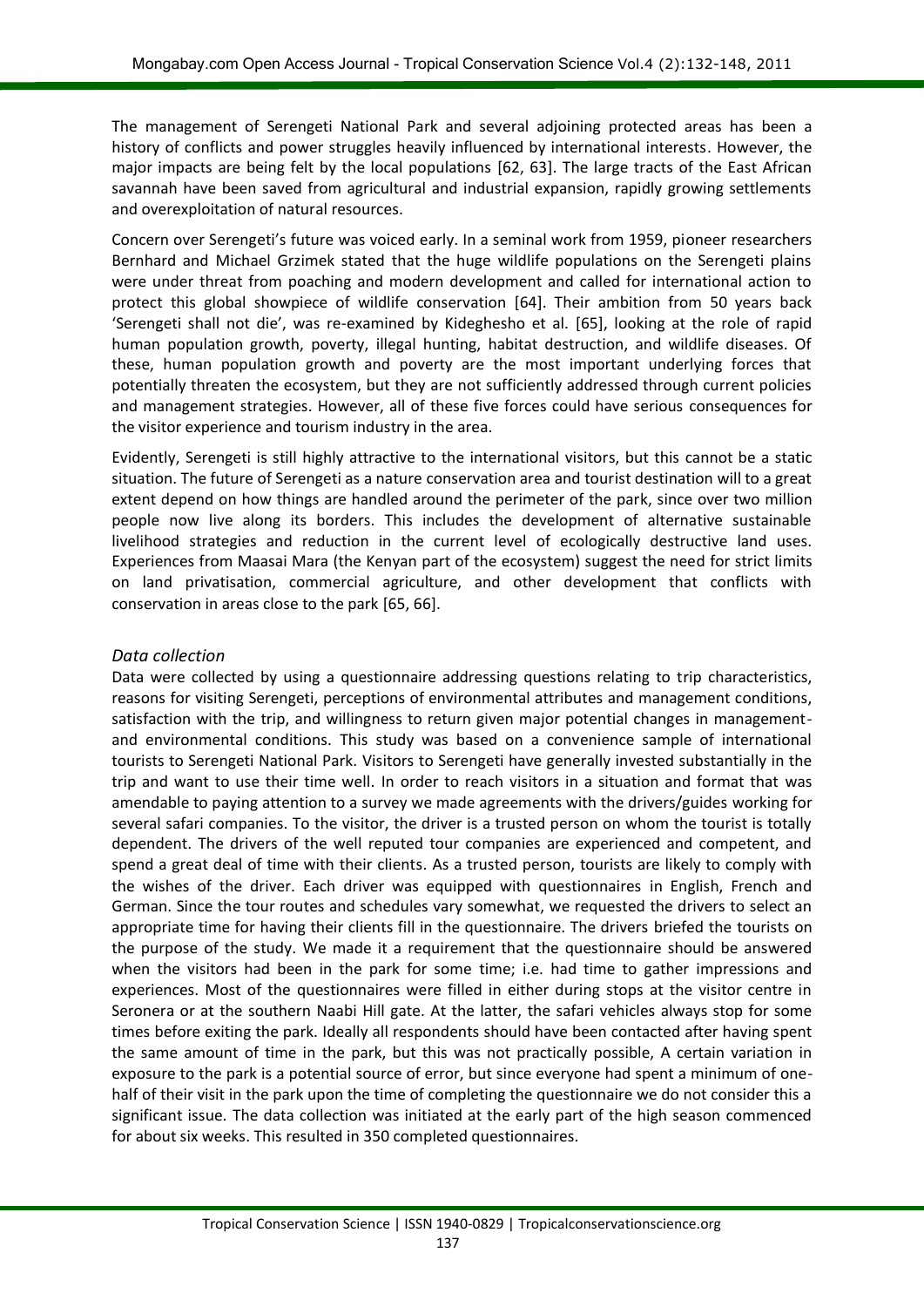#### *Data Analysis*

The data were entered and processed in SPSS (version 14.0). Ratings of attractions, perceptions and attitudes toward management and environment, satisfaction, and likely responses to changes was first analysed descriptively by frequencies and mean scores. The effects of environmental attitudes on environmental perceptions, attitudes toward management, and satisfaction were done with analysis of variance (ONEWAY ANOVA). We used an ecocentrism approach to measure environmental attitudes, and the eight items of the NEP scale are shown in Table 1. Items 2, 4, 6, and 8 were reversed during the analysis so that the sample could be ranked and split into three approximately equal size groups reflecting a low, medium and high degree of ecocentrism (Table 1). Reliability analysis showed that all items contributed to satisfactory scale consistency ( $\alpha$  = 0.71) [67].

#### RESULTS

#### *Visitor characteristics*

The sample of visitors comprised 45.8 per cent males and 54.2 per cent females. The mean age was 40 years. About ninety five per cent of the respondents visited Serengeti for the first time. On average, a visitor spends around two and half days in the park. Roughly one-half of the tourists (55.7 %) travelled in groups of up to four people, and the majority (84.6 %) travelled in groups of no more than 10 persons. The visitors represented a well educated segment of the population, with 83.1 % having completed university or college level education. The persons included in this study mostly came from USA (10.6 %) and various European countries: France (20 %), Italy (14.1 %), Netherlands (4.4%), United Kingdom (17.6%), Spain (7.4%), Germany (5.6%), as well as some from Australia and New Zealand (4.3%). The remaining 12 per cent of the sample came from 22 other countries spread across Europe, Asia, South America and Southern Africa.

|                                                                    | <b>Mean</b> | <b>SD</b> | <sub>N</sub> |
|--------------------------------------------------------------------|-------------|-----------|--------------|
| The balance in nature is delicate and can easily be disturbed      | 3.8         | 0.64      | 157          |
| Humans have the right to modify the natural environment so that    | 1.8         | 0.96      | 323          |
| it satisfies our needs                                             |             |           |              |
| Humans abuse nature to a degree that is very serious               | 3.5         | 0.93      | 219          |
| All the talk about the ecological crisis is heavily exaggerated    | 2.0         | 0.87      | 320          |
| Animals and plants have the right as humans to live on this earth  | 3.5         | 0.96      | 151          |
| The balance in nature is stable enough to tackle the pressure from | 2.0         | 0.8       | 321          |
| the human society                                                  |             |           |              |
| If we continue on the same course as now we will soon experience   | 3.5         | 0.82      | 230          |
| an ecological catastrophe                                          |             |           |              |
| The innovative nature of humans will ensure sustainable life       | 3.0         | 0.93      | 309          |
| conditions for humans in the future                                |             |           |              |
|                                                                    |             |           |              |
| Low ecocentrism                                                    |             |           | 115          |
| Medium ecocentrism                                                 |             |           | 85           |
| High ecocentrsim                                                   |             |           | 108          |
|                                                                    |             |           |              |

Table 1. Items in the New Environmental Paradigm (NEP) scale and NEP groups.

Response format: 1: Strongly disagree – 5: Strongly agree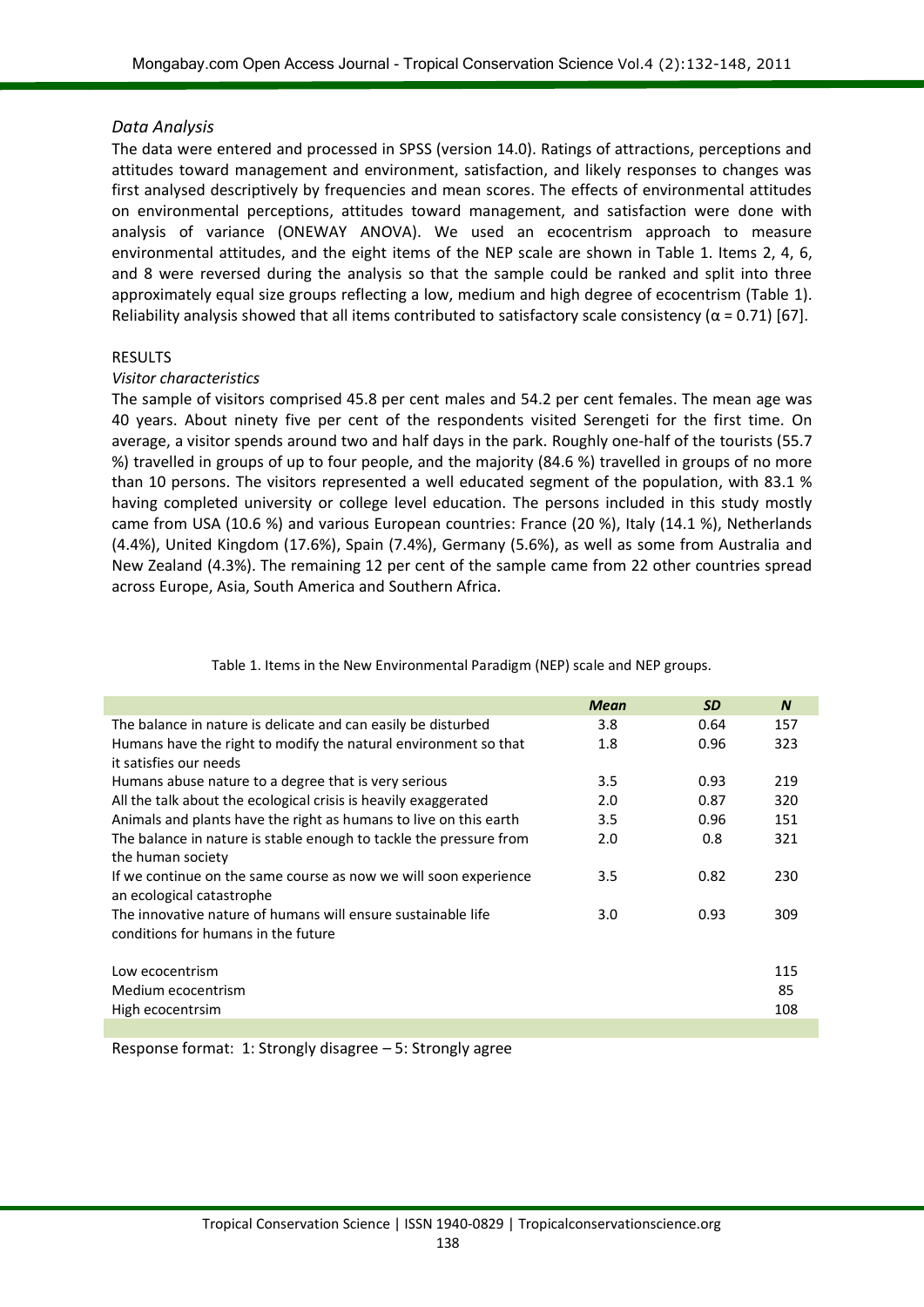### *Rating of attractions and satisfaction*

The tourists were asked to respond to a series of statements relating to potential reasons for visiting Serengeti, and several were listed as important. Not surprisingly, it was the natural environment, and wildlife in particular, that was drawing people to Serengeti. The experience of wildlife in general (mean score for the entire sample) and encounters with large carnivores were on the average rated as very important reasons (Table 2). Both of these items were listed as 'very important' by more than 80 per cent of the sample. The savannah landscape, local culture, birdlife, doing something nice with family and friends, and not the least, see new places which were different from anywhere else the visitors had been before, ranked as important reasons for visiting Serengeti. Less important reasons included visiting archaeological sites and meeting new people, although these were not unimportant either. Slightly over 50 per cent reported these attributes of the trip as important or very important reasons.

#### Table 2. Reasons for visiting Serengeti.

|                                                                     | <b>Mean</b> | F.    | Sig.  | $\boldsymbol{N}$ |
|---------------------------------------------------------------------|-------------|-------|-------|------------------|
| Wildlife in general                                                 | 3.9         | 0.881 | 0.415 | 305              |
| Large carnivores                                                    | 3.8         | 0.037 | 0.963 | 301              |
| <b>Birdlife</b>                                                     | 3.1         | 0.806 | 0.448 | 298              |
| The savannah landscape                                              | 3.5         | 8.041 | 0.000 | 300              |
| The wildebeest migration                                            | 3.0         | 0.447 | 0.621 | 262              |
| Wilderness and ecosystems                                           | 3.5         | 3.816 | 0.023 | 298              |
| Archeological sites                                                 | 2.6         | 2.304 | 0.102 | 279              |
| Local culture                                                       | 3.3         | 4.397 | 0.013 | 301              |
| Get in touch with new people                                        | 2.7         | 0.774 | 0.462 | 291              |
| Do something nice with friends or family                            | 3.1         | 0.628 | 0.534 | 293              |
| See new places that are different from anywhere else I<br>have been | 3.6         | 2.225 | 0.110 | 301              |

Response format: 1: Absolutely unimportant – 4: Very important

In general, the visitors included in this sample were quite satisfied with their trip to Serengeti for virtually all aspects mentioned in the survey (Table 3). The mean scores ranged between the satisfied and very satisfied. It was only the cost of the trip that rated a little lower. The wildlife experiences, the quality of the natural environment, and the tour guides scored the highest. About 76 per cent of the respondents were very satisfied with the wildlife, 67.1 per cent were very satisfied with the natural environment, and 73.5 per cent were very satisfied with the tour guides. The national park staff, the visitor centre, and the campsites and lodges also received high scores. We found a slightly larger spread in responses for the items 'the roads in the park', and 'the amount of people I met', but even here around three quarters of the sample were satisfied or very satisfied.

## *Attitudes toward environmental and managerial attributes*

We also asked the tourists in this study to state their level of agreement with a series of statements pertaining to environmental, social and managerial attributes (Table 4). The perceptions were somewhat more positive for the environmental attributes (on the average) than they were to some of the managerial aspects and visitor conditions. The mean scores indicated that the visitors regarded Serengeti as a special and valuable place of global significance, and that it was seen as one of the best places in the World to experience wildlife. Over 90 per cent regarded Serengeti as different from any other place in the World, and as one of the best places to experience wildlife. Only around five per cent disagreed with this view.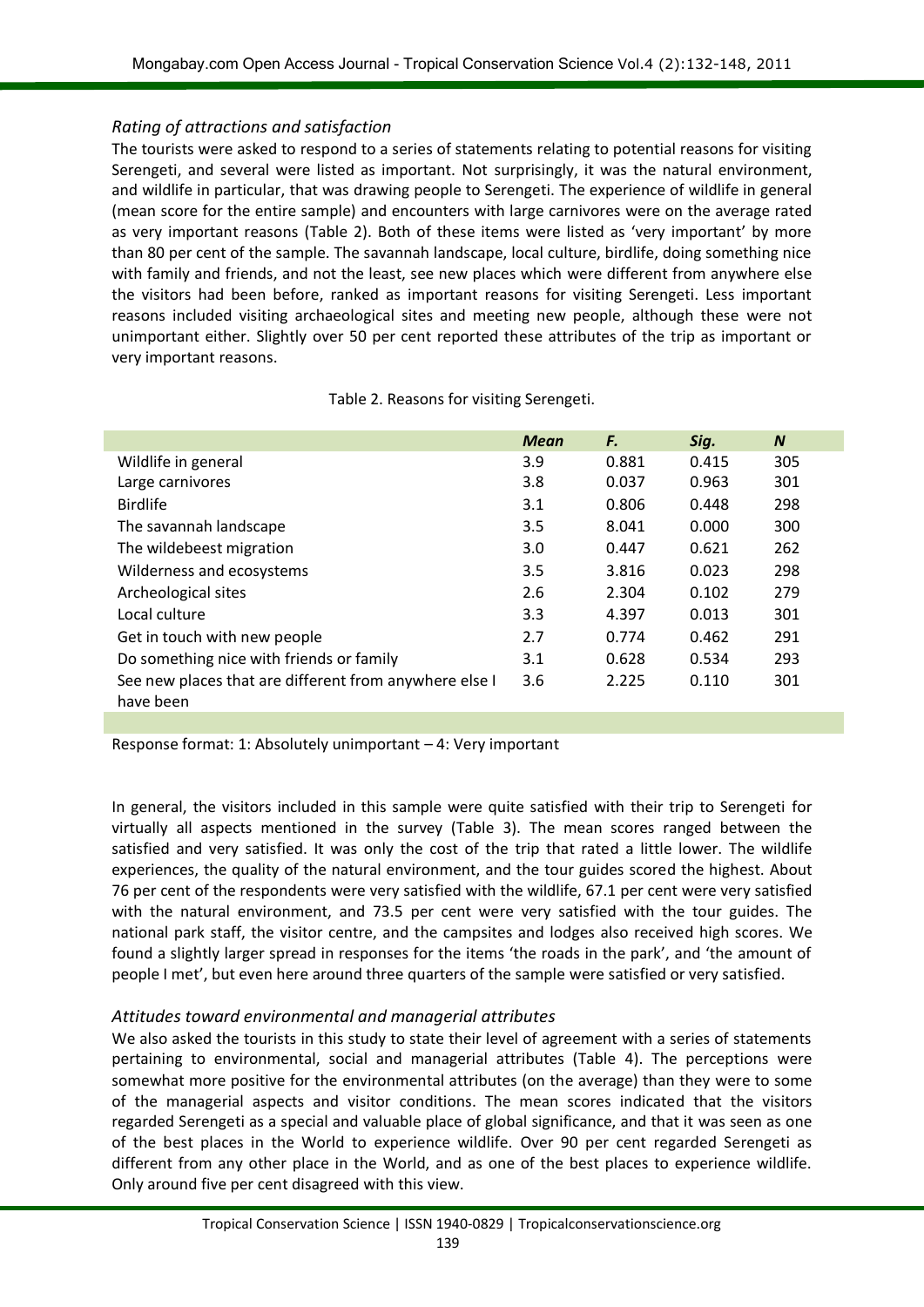|                                        | <b>Mean</b> | F.    | Sig.  | N   |
|----------------------------------------|-------------|-------|-------|-----|
| The experience of wildlife             | 3.7         | 1.956 | 0.143 | 303 |
| The roads in the park                  | 3.0         | 4.152 | 0.017 | 301 |
| The amount of other people I met       | 3.0         | 0.510 | 0.601 | 259 |
| The quality of the natural environment | 3.6         | 2.712 | 0.068 | 295 |
| The tour guides                        | 3.7         | 0.511 | 0.601 | 295 |
| The national park staff                | 3.5         | 1.321 | 0.269 | 225 |
| Lodges                                 | 3.5         | 1.113 | 0.330 | 244 |
| Campsites                              | 3.2         | 0.435 | 0.648 | 122 |
| The visitor centre                     | 3.3         | 0.010 | 0.990 | 254 |
| The cost of the trip                   | 2.8         | 0.278 | 0.757 | 272 |
|                                        |             |       |       |     |

Table 3. Satisfaction with different aspects of the visit to Serengeti

Response format: 1: Very dissatisfied – 4: Very satisfied

However, we did not identify quite the same desire or interest to experience local culture or archaeological sites. This is probably regarded as a moderately interesting aspect of the trip. On the average (mean score 3.3) the visitors thought that Serengeti National Park was really well managed. Actually, 96.3 per cent agreed with this statement. There was not much support for increasing facilities for tourists. Over 70 per cent disagreed or strongly disagreed with this intervention (mean score 2.2, Table 4). There was huge support for restricting tourism activities in parts of the national park in order to protect wildlife. About 70 per cent agreed or strongly agreed with this type of management action. On the average, the respondents felt that the information to visitors was adequate. About 90 percent agreed or strongly agreed on this. A significant majority of respondents (80.2 %) agreed or strongly agreed that the lodges had the right size and standard. While there might be some concern among the visitors that tourism should not expand too much, the sample of visitors in this study did not seem to think that the current level of tourism presents a major problem. On the statements, 'there are too many tourists in Serengeti', 'good wildlife sites are often overcrowded with tourists', and 'there are too many vehicles in Serengeti', the average scores were close to neutral, i.e. only a slight agreement with the statements was observed. Since these are average scores, there was a diversity of responses in the sample here. For instance on the issue of number of tourists, 50.3 per cent disagreed that there were too many tourists in the park, while 30.7 per cent agreed, and 10 per cent absolutely agreed. Roughly the same pattern was found for the perception of overcrowding at wildlife sites and the number of vehicles in the park.

## *Resilience to change*

Major changes in the park environment could have effects on how attractive tourists find Serengeti (Table 5). Almost three quarters (73.8 %) of this sample report that they would not return to Serengeti if the wildlife populations were to be reduced by 50 per cent. An even higher portion (80.8 %) stated that they would not return if the number of tourists doubles. There was also considerable opposition against increasing the number of roads with one-half of the sample claiming they would not come back to the park if this happens. There was somewhat more support for raising the visitation fee, introducing a zoning system and regulating the tourist numbers. For all of these potential actions a clear majority had made up their mind for or against. The 'do not know' category was relatively small and ranged between 10 and 18 per cent (Table 5).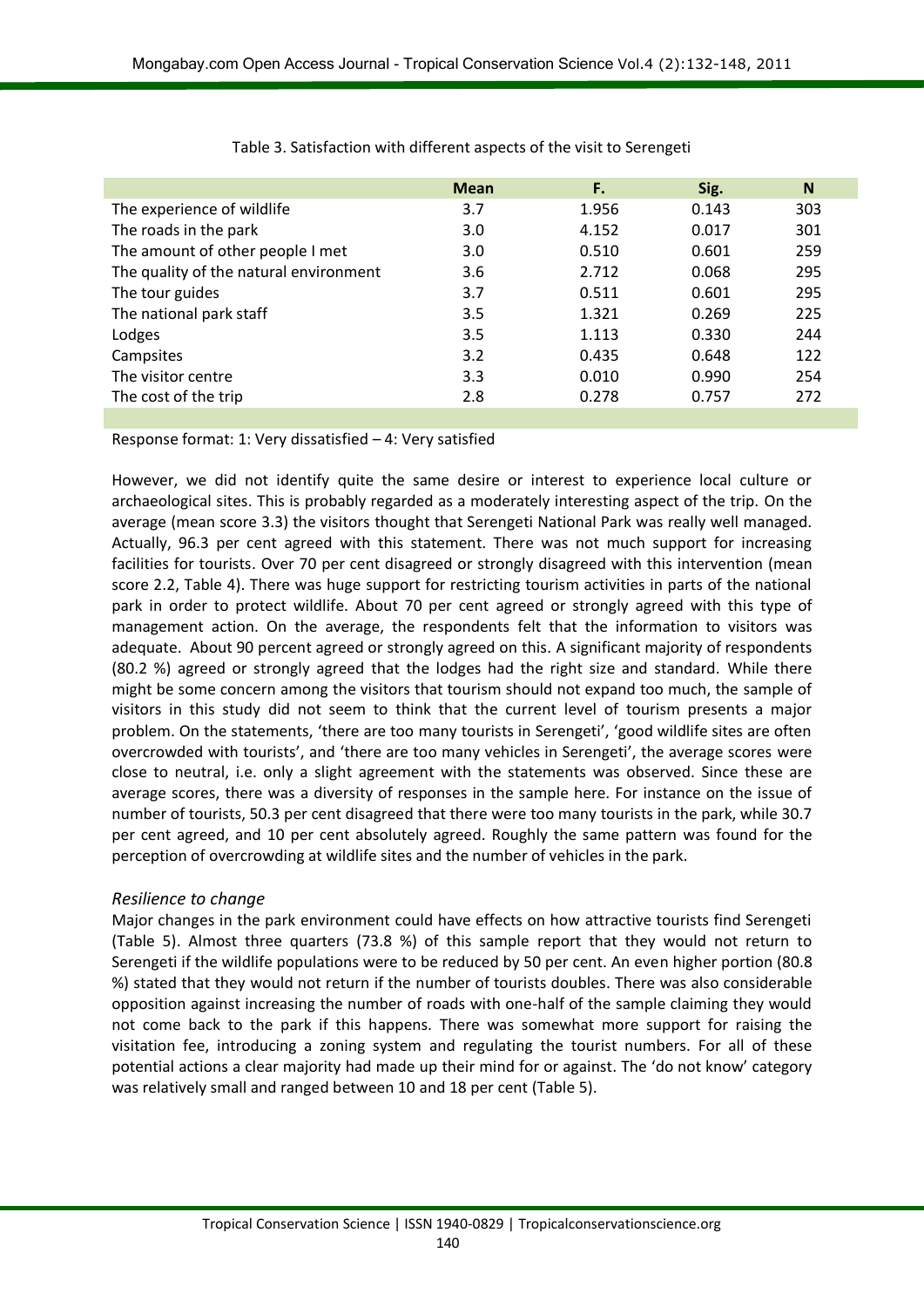#### *Effects of environmental attitudes*

Basic environmental attitudes as measured by the NEP scale do have an effect on some of the motives, and attitudes toward environmental and managerial attributes. When it came to reasons for visiting Serengeti, ecocentrism discriminated significantly for the items 'the savannah landscape', experiencing wilderness and ecosystems', and 'experiencing local culture'(Table 2). The low ecocentrics rated this significantly lower than the medium and high ecocentric groups. Low ecocentrics also rated 'wilderness and ecosystems' and 'local culture' as less important than the other two groups. For 'wilderness and ecosystems', low ecocentrics were significantly different from high ecocentrics (but not medium ecocentrics). For local culture, low ecocentrics were different from high ecocentrics, and the medium group was also different from the high group. For the question of satisfaction, we found significant effects of ecocentrism only for the question about the roads in the park. The low ecocentrics were less satisfied than the other two groups, whereas the medium and high ecocentrics were not statistically different from each other (Table 3).

#### Table 4. Perceptions of attributes of the Serengeti environment

|                                                                               | Mean | F.    | Sig.  | $\boldsymbol{N}$ |
|-------------------------------------------------------------------------------|------|-------|-------|------------------|
| Serengeti is unique, different from any other place in<br>the World           | 3.5  | 5.200 | 0.006 | 297              |
|                                                                               |      |       |       |                  |
| Serengeti must be one of the best places in the World<br>to see wildlife      | 3.5  | 5.725 | 0.004 | 294              |
| Serengeti is really well managed                                              | 3.3  | 0.389 | 0.678 | 243              |
| There are too many tourists in Serengeti.                                     | 2.6  | 2.038 | 0.132 | 283              |
| Facilities for tourists should be increased                                   | 2.2  | 3.253 | 0.040 | 292              |
| Good wildlife sites are often overcrowded with tourists                       | 2.7  | 1.385 | 0.252 | 293              |
| I would like to experience more local culture and                             | 2.8  | 2.135 | 0.120 | 280              |
| archeological sites                                                           |      |       |       |                  |
| There are too many vehicles in Serengeti                                      | 2.6  | 1.443 | 0.238 | 287              |
| The lodges have the right size and level of standard                          | 3.2  | 0.020 | 0.606 | 245              |
| The information to visitors is adequate                                       | 3.0  | 1.081 | 0.341 | 282              |
| Tourism should be restricted in parts of Serengeti to<br>protect the wildlife | 2.9  | 8.458 | 0.000 | 273              |

Response format: 1: Strongly disagree – 4: Strongly agree

Ecocentrism had an effect on the attitudes toward Serengeti's uniqueness, its suitability for wildlife viewing, potentially increasing tourist facilities, and restricting tourist access to parts of the park (Table 4). The high ecocentric group to a greater extent rated Serengeti as a unique place, different from anywhere else in the World. The low ecocentrics were significantly different from the other two groups in their perception of this. The same pattern was found for the statement that 'Serengeti must be one of the best places in the World to see wildlife'. On the question of whether facilities for tourists should be increased, the low ecocentrics were more in favour of this than the other two groups, and the high ecocentrics were least in favour. The low and high ecocentrics were significantly different from each other in this question. The high ecocentrics were also more supportive of limiting tourist access to portions of the park than the other two groups. The low ecocentrics were significantly different from the medium and high ecocentrics in their attitude toward this statement (Table 4).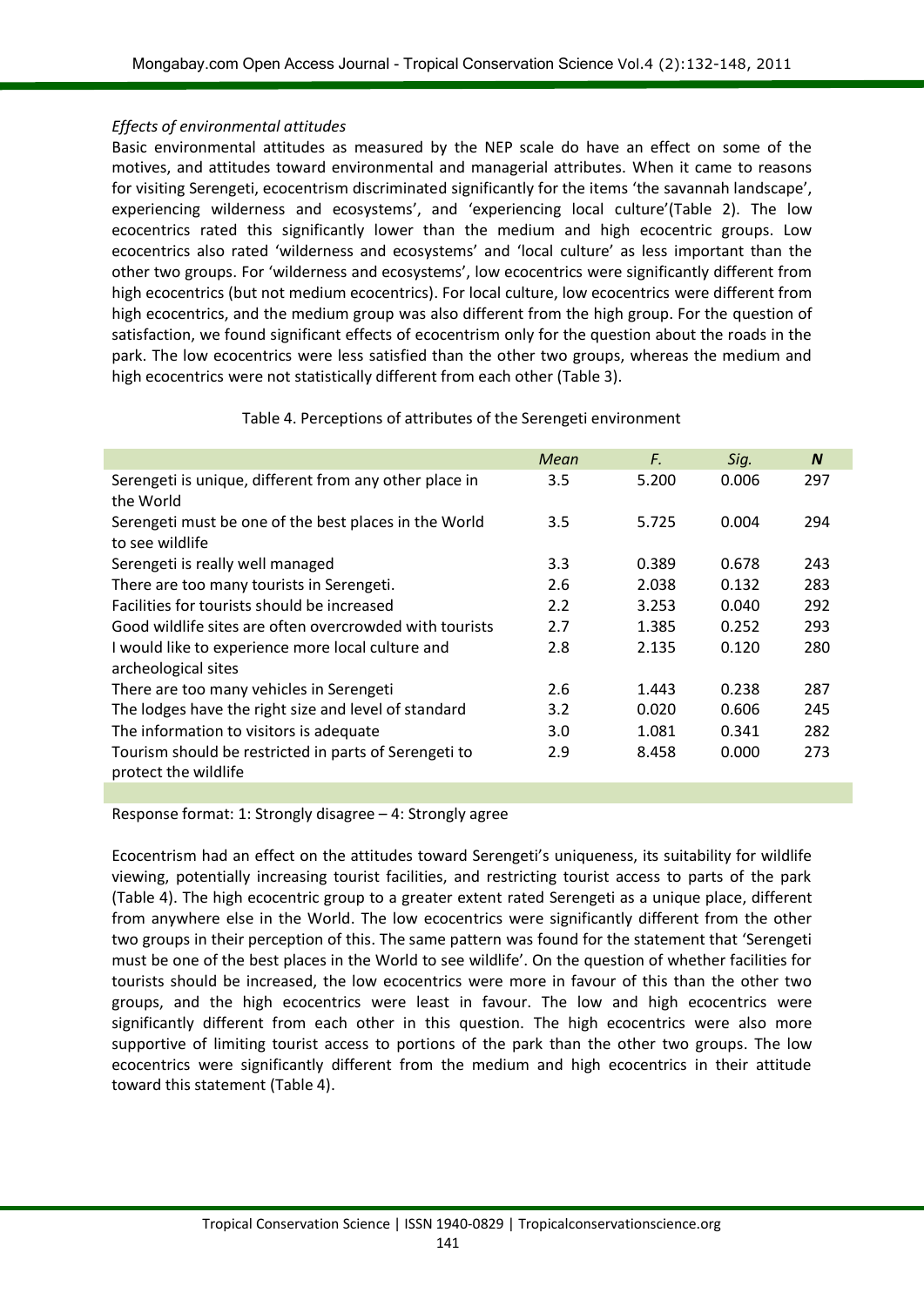Table 5. Likelihood of revisits to Serengeti given potential changes in the park environment (percentages)

|                                                                                                    | <b>Yes</b> | <b>No</b> | Do not<br>know |
|----------------------------------------------------------------------------------------------------|------------|-----------|----------------|
| The wildlife populations are reduced by 50 per cent                                                | 12.7       | 73.8      | 13.6           |
| The numbers of tourists in the park double                                                         | 8.4        | 80.8      | 10.8           |
| A zoning system is introduced where you are only allowed to visit certain<br>sections of the park. | 47.4       | 38.8      | 13.8           |
| The park fee is raised to USD 60 per day                                                           | 39.0       | 43.2      | 17.8           |
| The number of roads in the park is increased                                                       | 36.0       | 51.1      | 13.0           |
|                                                                                                    |            |           |                |

## **Discussion**

Serengeti National Park has retained its appeal to foreign tourists, and people from many corners of the world come here to experience the East African savannah and its abundant wildlife populations. Even in this convenience sample which probably is not fully representative of the visitor population in a strict statistical sense, we registered as many as 32 nationalities, most of them from outside Africa. The main reason for making a trip to Serengeti is to experience wildlife and natural scenery. Serengeti has built a strong international reputation as a flagship wildlife viewing site. There are probably no other protected area anywhere in the World based primarily on wildlife conservation, that has been portrayed as much in television productions, media and books. The respondents in this study confirm this impression placing very high emphasis on seeing wildlife. Encountering large, and spectacular carnivores is rated higher than seeing the annual wildebeest migration, although the latter really being the 'trade mark' of Serengeti. There is interest in local culture, but less so in cultural landscape attributes like archaeological sites. A closer examination across, for instance nationalities, age groups or levels of previous experience with protected areas, might have revealed more detail and diversity in motives. However, this was not feasible in our limited sample.

Visitors included in this sample expressed a high level of satisfaction with most aspects of the trip. Understandably, they were least satisfied with the cost of the trip. A high degree of satisfaction with other elements like the abundance of wildlife, the natural environment in general and visitor density can both be an expression of genuine satisfaction with the experience, and a reluctance to admit having invested money into a product not meeting expectations. However, the uniformly high degree of satisfaction with all elements of the tourist package, environment, logistics, and management situation suggest a high quality experience for most of the visitors. However, these are general measures that could conceal important details.

Our findings are partly supported by other research from the Northern Tourist Circuit in Tanzania. Here it was also found that wildlife viewing was the main attraction. Most visitors were not influenced to visit the region by indigenous culture or physical features, but a large majority reported that non-wildlife attractions enhanced their tourist experience. Satisfaction levels were also high with a high level of interest for repeat visits [68]. In contrast, another tourism study from Serengeti reported significant negative service and safety gaps, especially related to campsites, toilet facilities and littering [59]. Research comparing Serengeti with other Tanzanian national parks suggest that various service gaps may be a common problem [69].

As is often the case in tourism studies, the visitors are quite content with the current conditions, they do not perceive much environmental impact from their own level of activity, but they are concerned about future changes [12]. In this sample, the visitors oppose the proposition that there are too many tourists in Serengeti today or that the popular wildlife sites are overcrowded.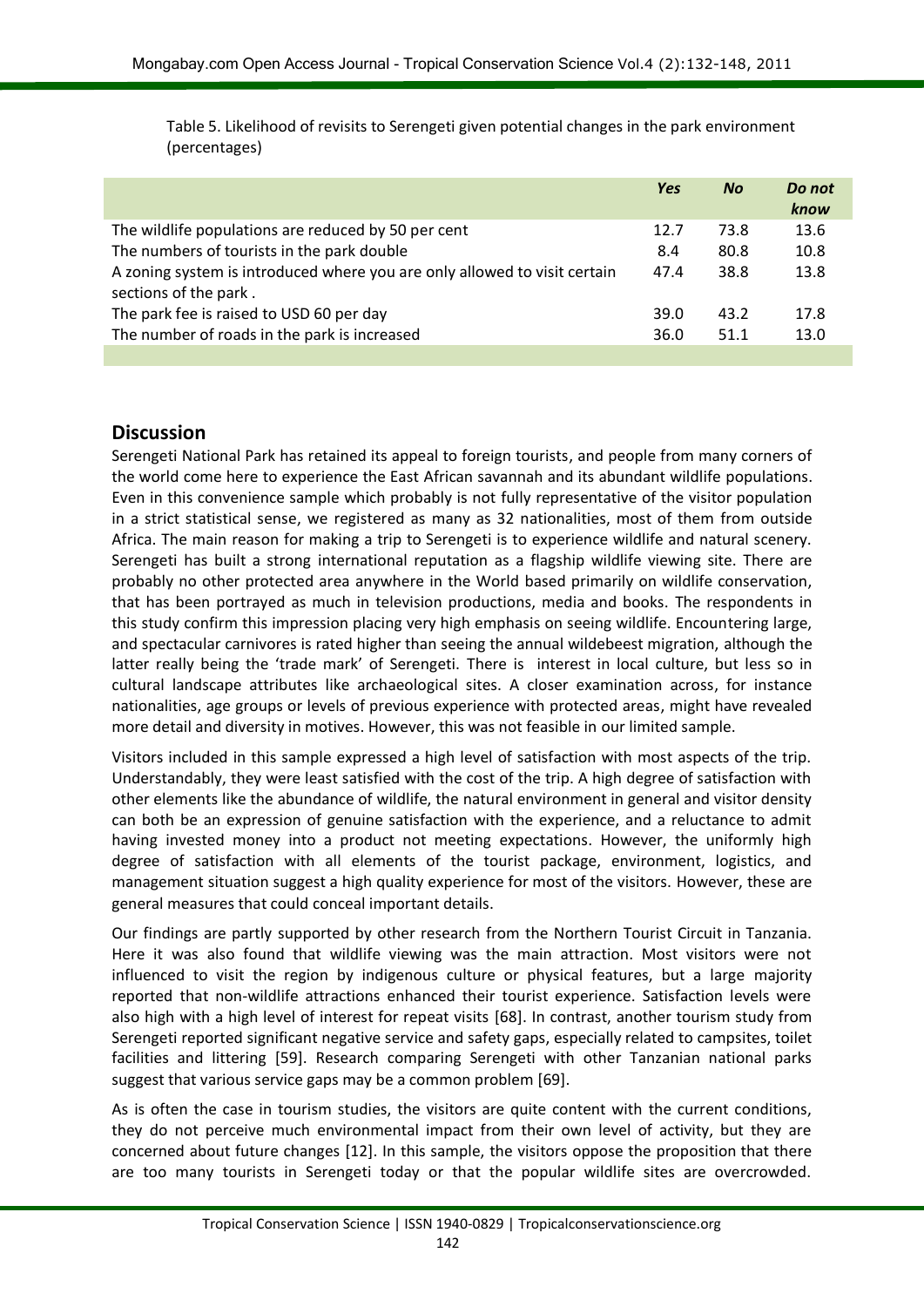However, there is more support for restricting access to certain parts of the park for the purposes of protecting wildlife, and there is little support for increasing tourism facilities (mean scores for the entire sample).

The use of the New Environmental Paradigm (NEP) scale shows that it is possible to identify ecocentrism-anthropocentrism as a concept and gradient across a highly diverse visitor population. It supports the idea that more basic environmental attitudes can be compared across different cultures and settings [70]. In this study we found effects of an ecocentric orientation on some, but not all the issues examined. A higher degree of ecocentrism was associated with a stronger interest in experiencing nature in general, interest in wilderness and ecosystems and local culture. A higher degree of ecocentrism was also associated with more support for controlling tourism activities and the development of tourism infrastructure. We interpret these results to be in line with our assumptions, namely that visitors to Serengeti expressing a high degree of environmental orientation are also more interested in experiencing nature and ecosystems, and they are more concerned about human impacts on the environment. This is expressed as opposition to future tourism infrastructure development and support for controlling access to parts of the national park.

Although we are careful not to draw firm conclusions based on a limited sample of tourists and relatively few measures, it appears that the visitors to Serengeti perceive this area as a well managed national park with good opportunities for encountering magnificent wildlife and landscapes. It is perceived as an environment capable of producing high quality nature tourism experiences. From a tourism perspective, Grzimek's vision some 50 years ago: "Serengeti shall not die" [64] still probably holds. Serengeti's environment has certainly been set under pressure since that time, but visitors do not necessarily perceive the changes or gain any understanding of the impact factors during a brief visit to the park.

One of the main concerns of Grzimek was poaching and this activity has increased considerably since that time [71, 72]. Other major impact factors identified by Kideghesho et al. [65] also affect Serengeti. Wildlife diseases have at times reduced wildlife populations and probably changed the balance between species and populations. For instance, historical rinderpest outbreaks nearly wiped out the wildebeest population, but disappeared from Serengeti after the early 1960's, thanks to vaccination campaigns [73]. Since large numbers of domestic animals such as dogs, cattle and goats belonging to agro-pastoralists settled around the perimeter of the park regularly come in contact with wildlife, potential diseases is always an issue with the local communities. There is also concern over zoonotic diseases, i.e. diseases that are transmitted between wildlife and people such as rabies, foot and mouth diseases and anthrax. If this happens tourism will be quickly and strongly impacted.

Habitat changes have indeed occurred during the lifespan of the park, the borders have changed somewhat, roads and other infrastructure have increased, there is some mining inside the park, livestock grazing occurs in many places within the park, and fires are regularly set by humans affecting the vegetation [65]. However, the most radical change during the history of the park is the increase in population pressure from the surrounding communities. Currently over 2 million people live around the perimeter of the park. In the northwest areas, the annual population increase is between 3 – 4 per cent [74]. Censuses also show great ethnic diversity in most communities due to transmigration. Apparently, the Park attracts people from a range of regions, and they settle on the borders of the park in hope of obtaining better living conditions [75]. Yet, resources and social services are limited and poverty is widespread. The high level of poaching and numerous conflicts over grazing areas and water is driven by the population increase in the areas adjacent to the park [65, 72, 76, 77]. All these factors affect the Serengeti environment, and they pose formidable management challenges.

However, the visitors to Serengeti only spend a minimal amount of time in the park, and they mostly encounter a vast environment with limited visible impacts. For example, no local communities other than park staff facilities exist inside the park, and most of the tourist access routes avoid going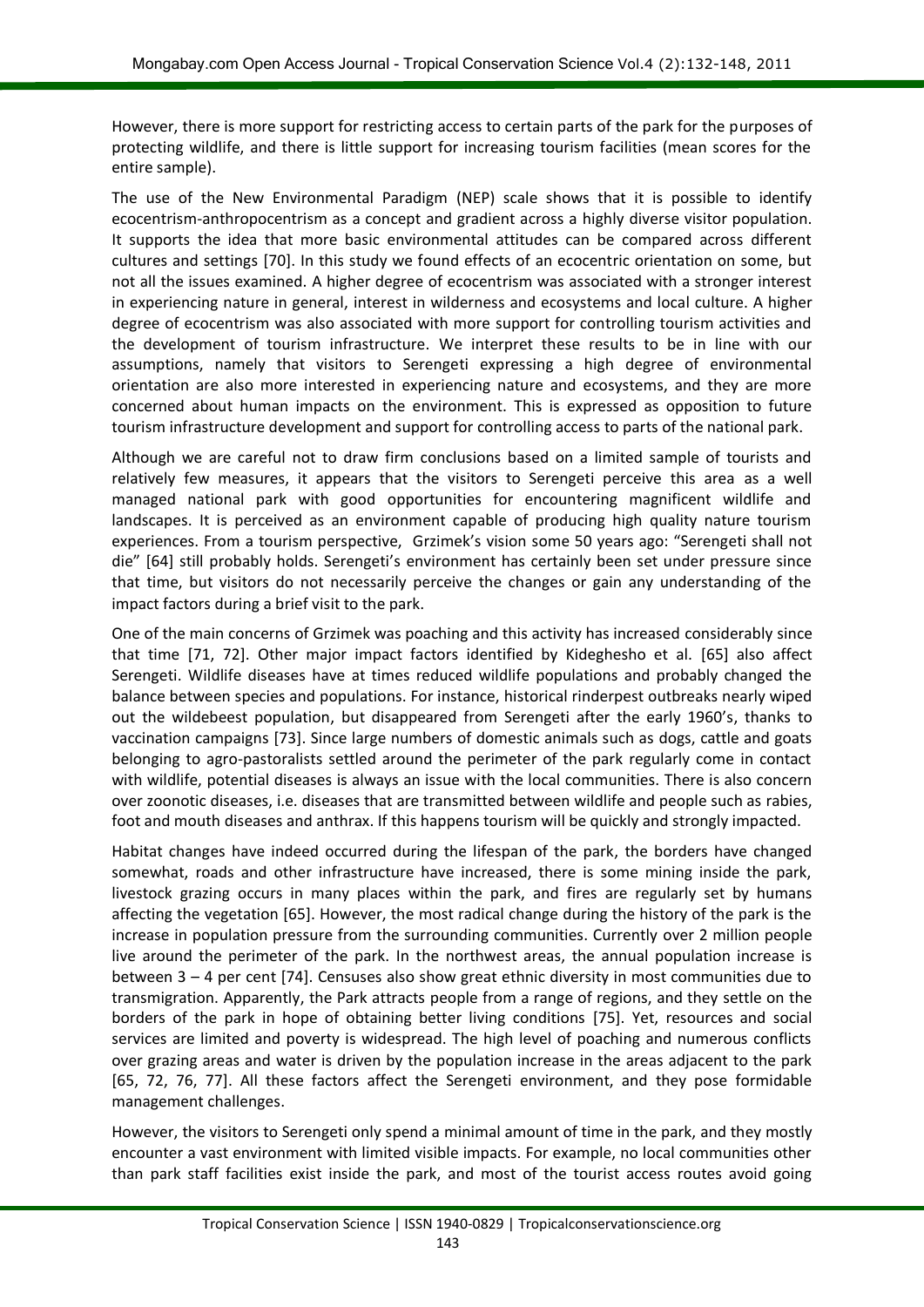through local communities. Poaching, while potentially detrimental to wildlife populations, is rarely or never experienced by tourists. Tourists may be exposed to poverty when they go through major towns in Tanzania and occasionally en route to the protected areas, but the stay in Serengeti is kept far apart from the rural realities of Tanzania.

The positive image of Serengeti is vulnerable and could be affected by these impact factors. The park has been contested by its neighbours throughout its existence [78, 79] and poverty could take its toll on the park in different ways. For example, poor people are compelled to pursue economic options that are ecologically damaging, both as a coping and adaptive livelihood strategies [65, 72]. Benefits from tourism are generally not well distributed to communities, a condition which has also been identified for Serengeti [80].



## **Implications for conservation**

Findings from this study show that visitors to Serengeti comprise a heterogeneous group of people with diverse attitudes towards environmental management and conservation issues. Visitors with a stronger ecocentric perspective are more likely to support conservation and be more opposed to exploitive and consumptive resource use. They are also likely to be more receptive to information aimed at influencing visitor behaviour in environmentally friendly directions. Major changes in the visitor environment such as large reductions in the number of wildlife or major increases in visitor numbers may reduce the desire of tourists to return to this destination, and consequently weaken the financial base of the park. Future management strategies will to a great extent depend on a high portion of highly satisfied visitors in terms of maintaining its international image of an attractive destination (Fig. 2). Typical problems of protected areas in the South including those in Tanzania are lack of infrastructure, insufficient numbers of trained staff, and weak legal and regulatory frameworks [69]. While Serengeti currently appears as a high quality and well managed tourist destination, the resilience to change is unknown, and support from the tourism sector is vital. Future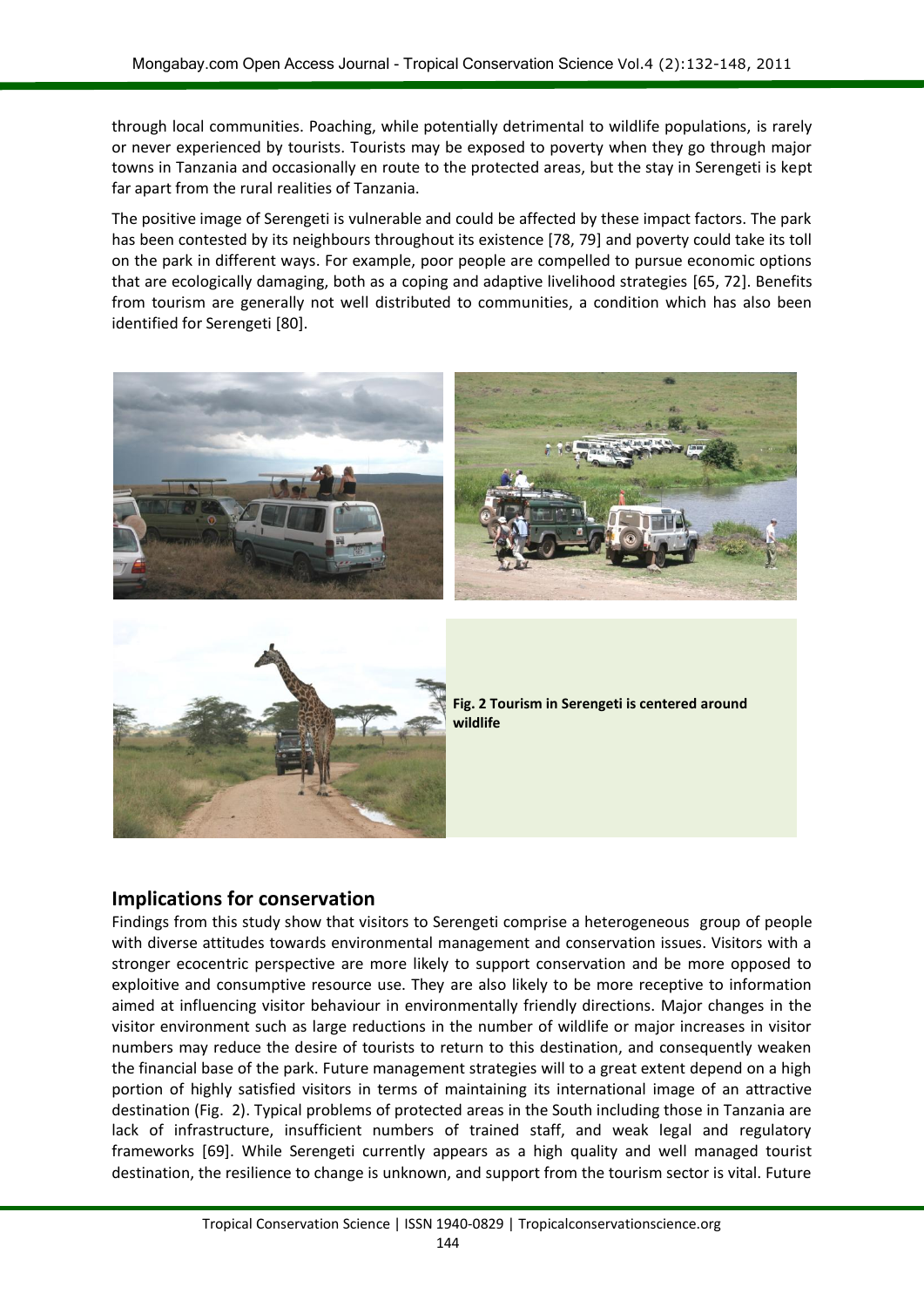Serengeti tourism must build on sustainable policies and practices [81], including subjecting tourism development to environmental impacts assessments. High environmental standards are also important in the context of regional competition. Serengeti competes with several other national parks in the region, such as the adjoining Maasai Mara National Reserve just across the Kenyan border. Entrance fee policies, the way communities are involved and handled [82], wildlife policies, and the proficiency of guides and tour operators are typical factors affecting the tourist experience. Serengeti enjoys a legacy as a supreme wildlife tourism destination, but it will require conscious efforts to retain that status in the future global nature tourism market.

## **Acknowledgements**

We would like to thank the Tanzania Wildlife Research Institute (TAWIRI) for cooperation and assistance with field logistics and data collection, especially Mrs. Asanterabi Lowassa. We also wish to thank Serengeti National Park (SENAPA) and Mr. George Lemi for valuable assistance in organising the study and data collection. This study was funded by a grant from the Norwegian Research Council under the project: "Biodiversity and the human-wildlife interface in Serengeti, Tanzania".

## **References**

- [1] Brandon, K., Redford. K. H. and Sanderson S E (eds.) 2006. *Parks in peril*. Island Press; 532 pp.
- [2] Hutton, J., Adams, W. M. and Murombedzi, J. C. 2005. Back to the Barriers? Changing Narratives in Biodiversity Conservation. *Forum for Development Studies*, 2:341-370.
- [3] Terborgh, J., van Schaik, C., Davenport, L. and Rao, M. (eds.) 2002. *Making Parks Work.* Island Press, Washington, 511pp.
- [4] Hulme, D. and Murphree, M. (eds.) 2001 *African Wildlife and Livelihoods. The Promise and Performance of Community Conservation*. James Currey, Oxford, 366 pp
- [5] Stankey, G. H. 1989. Linking Parks to People: The Key to Effective Management. *Society and Natural Resources* 2:245-250.
- [6] Craigie, I.D., Baillie, J.E.M., Balmford, A., Carbone, C., Collen, B., Green, R.E. and Hutton, J. 2010. Large mammal population declines in Africa's protected areas. *Biological Conservation*, 143: 2221-2228.
- [7] Dunn, K.C. 2009. Contested State Spaces: African National Parks and the State. European *Journal of International Relations*, 15(3): 423-446.
- [8] Boshof, A.F., Landman, M., Kerley, G.I.H., and Bradfield, M. 2007. Profiles, views and observations of visitors to the Addo Elephant National Park, Eastern Cape, South Africa. *South African Journal of Wildlife Research*, 37(2): 189-196.
- [9] Neumann, R.P. 2004. Moral and discursive geographies in the war for biodiversity in Africa. *Political Geography* 23: 813-837.
- [10] Neumann, R.P. 2001. Africa's 'Last wilderness': Reordering Space for Political and Economic Control in Colonial Tanzania. *Africa*, 71: 641-665.
- [11] Cutrin, S. 2009. Wildlife tourism: the intangible, psychological benefits of human-wildlife encounters. *Current Issues in Tourism*, 12(5-6): 451-474.
- [12] Mowforth, M. and Munt, I. 2005. *Tourism and Sustainability: Development and new Tourism in the Third World*. New York: Routledge, 338 pp.
- [13] Eagles, P. and McCool, S. F. 2000. *Tourism in National Parks and Protected Areas: Planning and Management*. Wallingford: CABI, 320 pp.
- [14] Ghimire, K. and Pimbert, P. 2000. Conservation in the Context of Rural Development. In: Ghimire, K. and Pimbert, P. (eds.) *Social Change and Conservation*. London: Earthscan, 1-45.
- [15] Levine, A. 2002. Convergence or convenience? International conservation NGOs and development assistance in Tanzania. *World Development* 30(6): 1043-55.
- [16] Boo, E. 1990. *Ecotourism: The Potentials and Pitfalls*; Vol. 1. Washington, DC: World Wildlife Fund.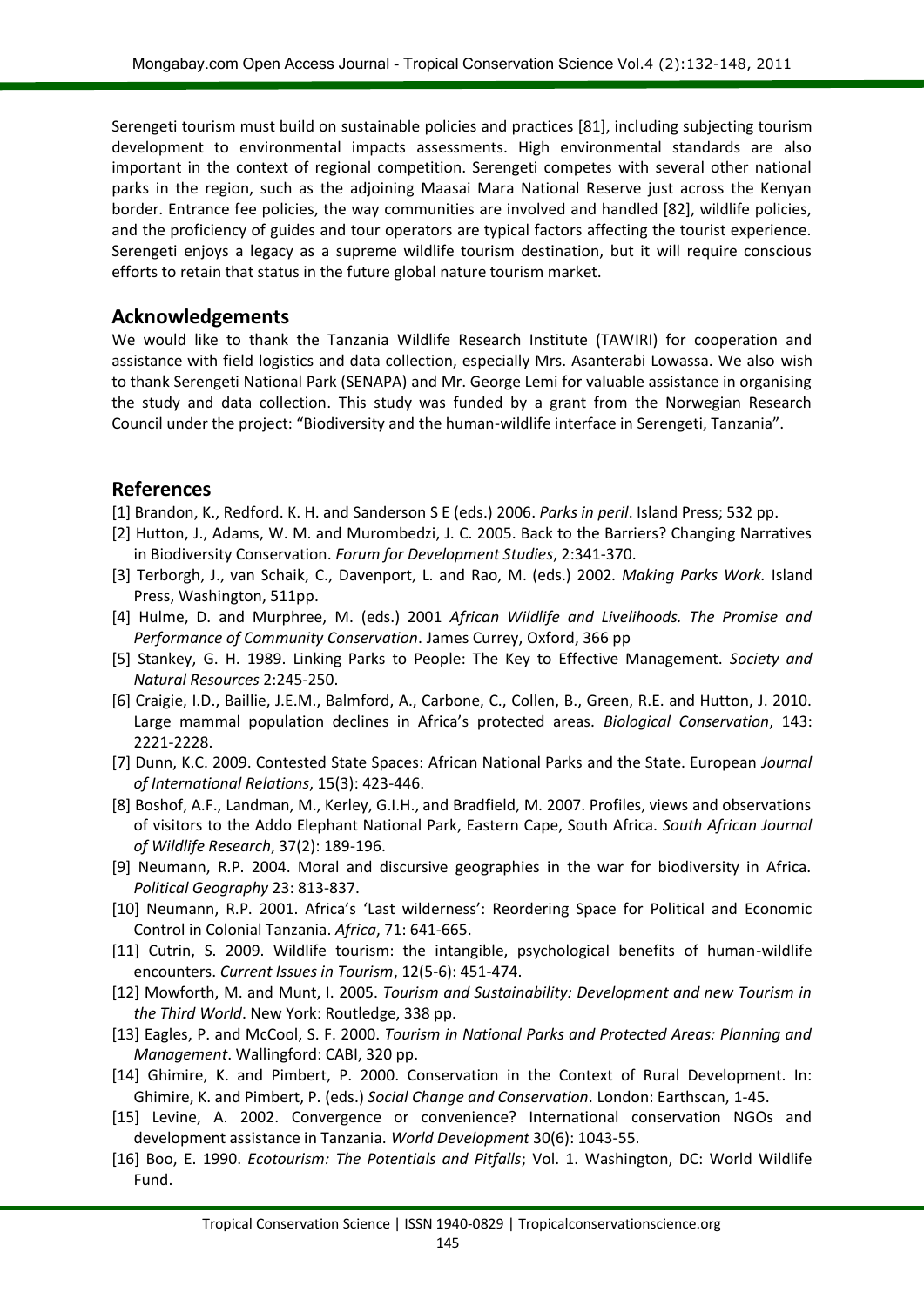[17] Goodwin, H. 1996. In pursuit of ecotourism. *Biodiversity and Conservation* 5: 277-291.

- [18] Yu, D. W., Hendrickson, T. and Castillo, A. 1997. Ecotourism and conservation in Amazonian Perú: short-term and long-term challenges. *Environmental Conservation* 24: 130-138.
- [19] Lascurain, C. 2001. *Integrating biodiversity into the tourism sector: Best practice guidelines.* Technical report to UNEP/UNDP/GEF/BPSP, Mexico City 2001.
- [20] Koh, W. T. H. 2007. Terrorism and its impact on economic growth and technological innovation. *Technological forecasting and social change* 74(2): 129-138.
- [21] ZimConservation 2004. Report no. 1. 2004 http://zimconservation.com/?page\_id=133.
- [22] Reuters, May 2, 2008. Press release.
- [23] Reynolds, P. C. and Braithwaite, R. W. 2001. Towards a conceptual framework for wildlife tourism. *Tourism Management* 22: 31-42.
- [24] Remis, M.J. and Hardin, R. 2009. Transvalued Species in an African Forest. *Conservation Biology*, 23(6): 1588-1596.
- [25] Sandbrook, C. and Semple, S. 2006. The rules and the reality of mountain gorilla *Gorilla beringei beringei* tracking: how close do tourists get? *Oryx*, 40(4): 428-433.
- [26] Honey, M. 1999. *Ecotourism and Sustainable Development: Who Owns Paradise?* Washington, DC: Island Press.
- [27] Holden, A. 2000. *Environment and Tourism*. London: Routledge.
- [28] Visser, N. and Njuguna, S. 1992. Environmental impacts of tourism on the Kenya coast. *Industry and Environment* 15(3): 42-51.
- [29] Newsome, D., Dowling, R.K. and Moore, S.A. (eds.) 2005. *Wildlife Tourism*. Aspects of Tourism 24, Channel View Publications, Clevedon, 299 pp.
- [30] Al-Sayed, M. and Al-langawi, A. 2003. Biological resources conservation through ecotourism development. *Journal of Arid Environments*, 54: 225-236.
- \*31+ Bookbinder, M.P., Dinerstein, E., Rijal, A., Cauley, H. and Rajouria, A. 1998. Ecotourism's Support of Biodiversity Conservation. *Conservation Biology*, 12(6): 1399-1404.
- [32] Cousins, J.A., Evans, J. and Sadler, J. 2009. Selling Conservation? Scientific Legitimacy and the Commodification of Conservation Tourism. *Ecology and Society* 14(1): 32. [online] URL: [http://www.](http://www/) ecologyandsociety.org/vol14/iss1/art32
- [33] Waylen, L., McGowan, P.J.K., PawiStudyGroup, and Milner-Gulland, E.J. 2009. Ecotourism positively affects awareness and attitudes but not conservation behaviours: a case study at Grande Riviere, Trinidad. *Oryx*, 43(3): 343-351
- \*34+ Kruger, O. 2005. The role of ecotourism in conservation: panacea or Pandora's box? *Biodiversity and Conservation*, 14: 579-600.
- [35] Highham, J. and Lück, M. 2002. Urban Ecotourism: A Contradiction in Terms? *Journal of Ecotourism*, 1(1): 36-51.
- [36] Isaacs, J.C. 2000. The limited potential of ecotourism to contribute to wildlife conservation. *Wildlife Society Bulletin*, 28(1): 61-69.
- [37] Inamdar, A., de Jode, H., Lindsay, K. and Cobb, S. 1999. Capitalizing on Nature: Protected Area Management, *Science*, 283 (5409); 1856-1857,
- [38] Adams, W.M. and Infield, M. 2003. Who is on the Gorilla's Payroll? Claims on Tourism Revenue From a Ugandan National Park. *World Development*, 31(1): 177-190.
- [39] Li, W. and Han, N. 2001. Ecotourism Management in China's Reserves. *AMBIO*, 30(1): 62-63.
- [40] Lorimer, J. 2009. International conservation volunteering from the UK: what does it contribute? *Oryx*, 43: 352-360.
- [41] Bruyere, B.L., Beh, A.W., and Lelengula, G. 2009. Differences in Perceptions of Communication, Tourism Benefits, and Management Issues in a Protected Area of Rural Kenya. *Environmental Management*, 43: 49-59.
- [42] Wilkie, D.S. and Carpenter, J.F. 1999. Can nature tourism help finance protected areas in the Congo Basin? *Oryx*, 33(4): 333-339.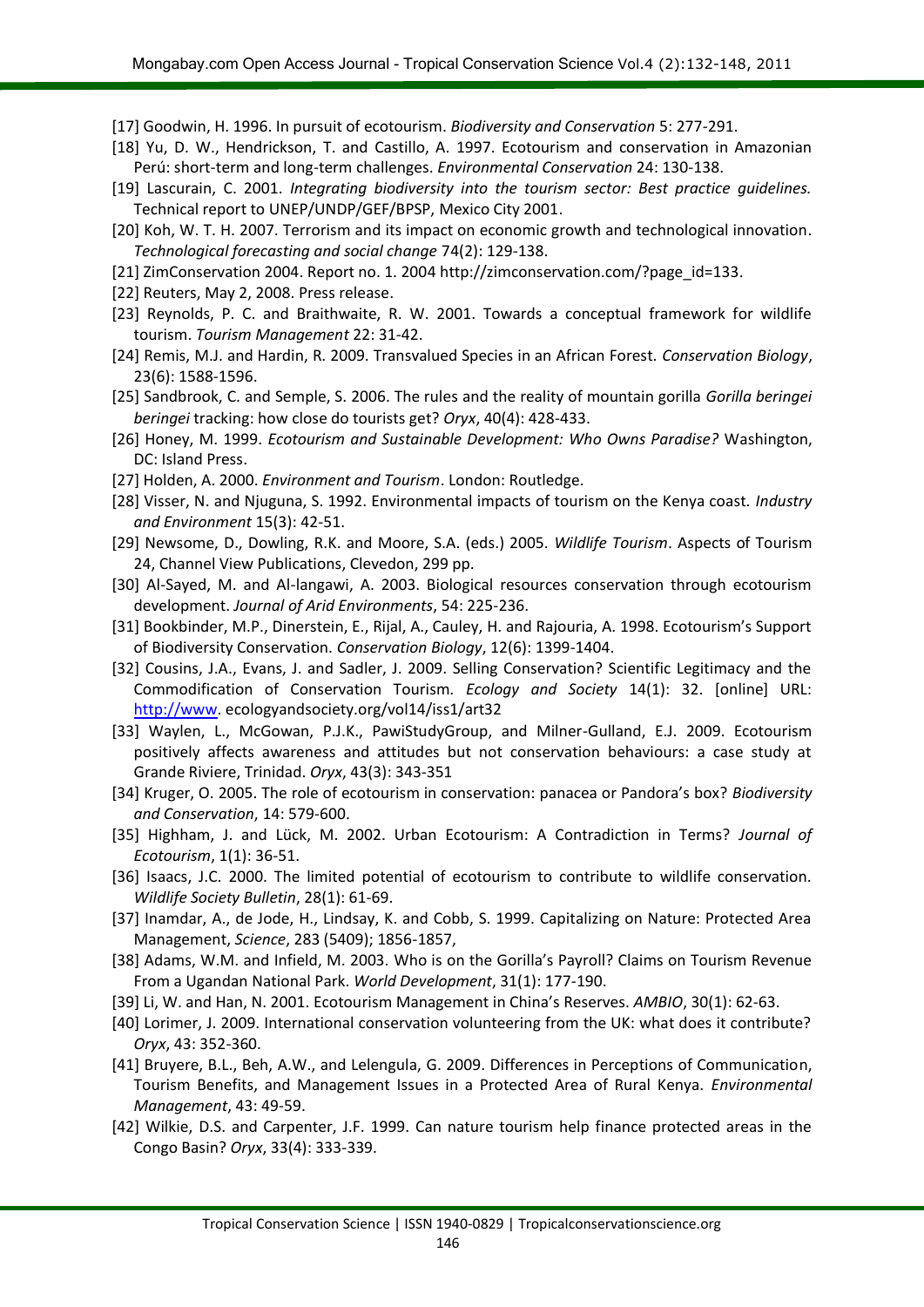- 43] Mbaiwa, J.E. 2005. Enclave tourism and its socioeconomic impacts in the Okavango Delta, Botswana. *Tourism Management* 26(2): 157-172.
- [44] Walpole, M. and Goodwin, H. 2000. Local economic impacts of dragon tourism in Indonesia. *Annals of Tourism Research* 27: 559-576.
- [45] Briedenhahn, J. and Wickens, E. 2004. Tourism routes as a tool for economic development of rural areas – vibrant hope or impossible dream? *Tourism Management* 25(1): 71-79.
- [46] Sandbrook, C.G. 2008. Putting leakage in its place: The significance of retained tourism revenue in the local context in rural Uganda. *Journal of International Development*, 22: 124-136.
- [47] Gössling, S. 1999. Ecotourism: a means to safeguard biodiversity and ecosystem functions? *Ecological Economics* 29: 303-320.
- [48] Wall, G. 1997. Is ecotourism sustainable? *Environmental Management*, 21(4): 483-491.
- [49] Goodwin, H. 1996. In pursuit of ecotourism. *Biodiversity and Conservation*, 5(3): 277-291.
- [50] Kiss, A. 2004. Is community-based ecotourism a good use of biodiversity conservation funds? *TRENDS in Ecology and Evolution*, 19(5): 232-237.
- [51] Kaltenborn, B.P, Bjerke, T., Nyahongo, J.W. & Williams, D. 2006. Animal preferences and acceptability of wildlife management actions around Serengeti National Park, Tanzania. *Biodiversity and Conservation*, 15:4633-4649.
- [52] Anderson, D. and Grove, R. (eds.) 1987. *Conservation in Africa: people, policies and practice*. Cambridge: Cambridge University Press.
- [53] Balantine J, and Eagles, P.J. 1994. Defining the Canadian ecotourist. *Journal of Sustainable Tourism* 2(4): 210-14.
- [54] Homer, P. M. and Kahle, L. R. 1988. A Structural Equation Test of the Value-attitude-behavior Hierarchy. *Journal of Personality and Social Psychology* 54: 638-46.
- [55] Dunlap, R. E. and Van Liere, K. D. 1978. The New Environmental Paradigm: A proposed measuring instrument and preliminary results. *Journal of Environmental Education* (9): 10-19.
- [56] Dunlap, R. E., Van Liere, K. D., Mertig, A. D. and Jones, R. E. 2000. Measuring Endorsement of the New Ecological Paradigm: A Revised NEP Scale. *Journal of Social Issues* 56: 425-42.
- [57] Sinclair, A.R.E., Packer, C., Mduma, S.A.R., and Fryxell, J.M. (eds.) 2008. *Serengeti III. Human Impacts on Ecosystem Dynamics*. The University of Chicago Press, Chicago, 522 pp.
- [58] TANAPA 2003. *TANAPA quick reference statistics*. Tanzania National Parks, Arusha Tanzania.
- [59] Eagles, P. F. J. and Wade, D. 2006. Bois et Forets des Tropiques. Ecotourism and protected areas, Tanzania. Tourism in Tanzania: Serengeti National Park 290(4).
- [60] Rugumayo, C. R. 1999. *The politics of conservation and development. On actors, interface and participation. The Case of Ngorongoro Conservation Area, Tanzania*. Unpublished PhD Thesis, Norwegian University of Science and Technology.
- [61] Perkin, S. 1995. Multiple land use in the Serengeti region: The Ngorongoro conservation area In: Sinclair, A. and Arcese, P. (eds.): *Serengeti II: Dynamics, Management, and Conservation of an Ecosystem*, Chicago, USA; University of Chicago Press, 506-533.
- [62] Kaltenborn, B. P., Nyahongo, J. W., Kideghesho, J. R. and Haaland, H. 2008. Serengeti and its neighbours – do they interact? *Journal for Nature Conservation* 16(2):96-108 DOI:10.1016/j.jnc.2008.02.001.
- [63] Neuman, R. P. 1996. Dukes, Earls, and Ersatz Edens: Aristocratic nature preservationists in colonial Africa. *Environment and Planning D: Society and Space* 14:99-122.
- [64] Grzimek, B. and Grizmek, M. 1959. *Serengeti darf nicht sterben*. Ullstein A G, 331 pp.
- [65] Kideghesho, J. R., Røskaft, E., Kaltenborn, B. P. and Tarimo, M. 2005. Serengeti Shall Not Die: Can the Ambition Be Sustained. *International Journal of Biodiversity Science and Management*  $1(3): 150 - 165.$
- [66] Homewood, K. E. E., Lambin, E., Coast, A., Kariuki, I., Kikula, J., Kivelia, M., Said, S., Serneels, M. and Thompson, A. 2001. Long-term changes in Serengeti-Mara wildebeest and land cover: pastoralism, population or policies'? *Proc Nat Acad Sci* .98 (22): 12544-12549.